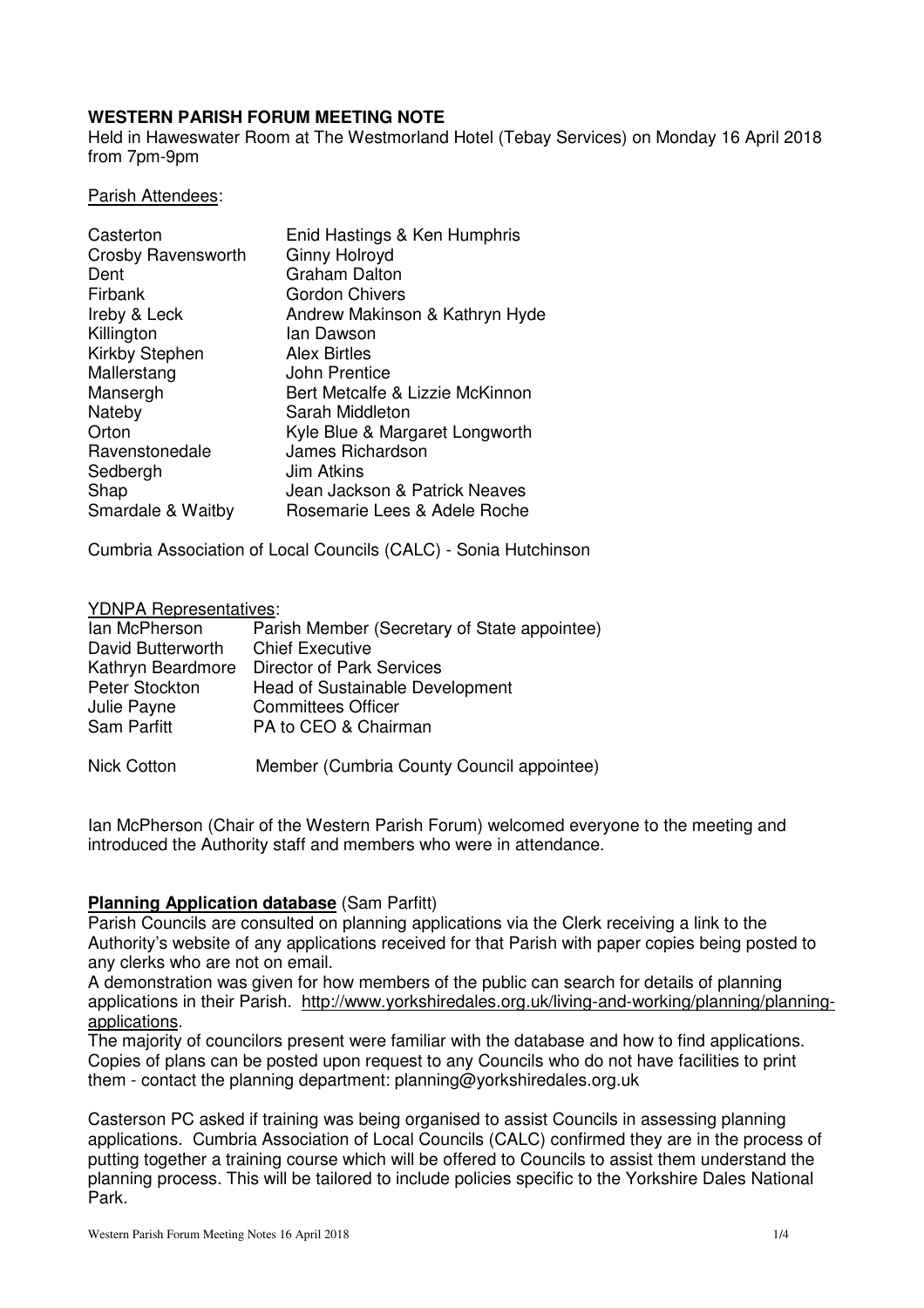## **Attracting Families** (David Butterworth)

One of the objectives of the National Park Management Plan is to *promote the National Park as a* high quality place to live and work, so as to attract new 'low impact' businesses with high quality jobs, and increase the proportion of young adults and people of working age living in the National Park. This objective is consistent with the Authority's statutory purposes and as part of the Authority's 2017-18 Action Plan, Members of the Authority approved an action to work with District Councils and other partners to promote the National Park as a place for working age households to live and work.

Over the course of the year, the delivery of this project – alongside other actions e.g. to increase new house-building and support the local economy — has developed into a wider initiative to attract families to the whole of the National Park.

David explained the challenges being faced regarding the socio-economic position of rural communities in the National Park. The National Park has the capacity to absorb more people and more development. The population needs to stabilise or grow in order to sustain existing infrastructure and help deliver new services.

There are a number of opportunities that could be explored and the NPA and District Councils are responding to the challenge by developing a more joined up approach, with the overall aim to halt and then reverse the decline in the number of younger people (18-44 year olds) in the National Park.

The District Councils and National Park are developing objectives to include:

- Creating more new dwellings in a range of tenures (affordable, community self-build, local occupancy, open market etc).
- Bringing a proportion of second homes back into permanent residential use, and reducing the overall proportion of second homes.
- Working with Parish Councils on specific local initiatives to attract younger people to live within the area.
- Increasing the number and quality of jobs.
- Accelerating the roll-out of hyperfast and superfast broadband, and mobile telecommunications.
- Retaining local schools.
- Branding campaign to promote the area as a place to live and work.

### Progress so far:

The YDNPA has approved 70 out of 71 barn conversion applications. Local Authorities are looking to purchase and develop allocated housing sites. Discussions have taken place with housing providers to encourage them to build in rural areas. A community led project is taking place in Arkengarthdale to develop for 4 houses for rent.

Officers have met with Cumbria County Council to discuss the potential role of the NPA in the developing Borderlands initiative. A project covering the South of Scotland, Cumbria, Northumberland and Durham counties and aimed at tackling the principal challenge facing the area-population growth and specifically the need to attract more working age people to the area to improve productivity and to grow the economy in the Borderlands economic area. The areas of particular interest to the National Park are superfast connectivity for Broadband.

YDNPA is continuing to provide funding to help communities to roll-out B4RN hyperfast broadband, which is due to include Sedbergh.

Working with secondary schools to raise awareness about careers in the NPA.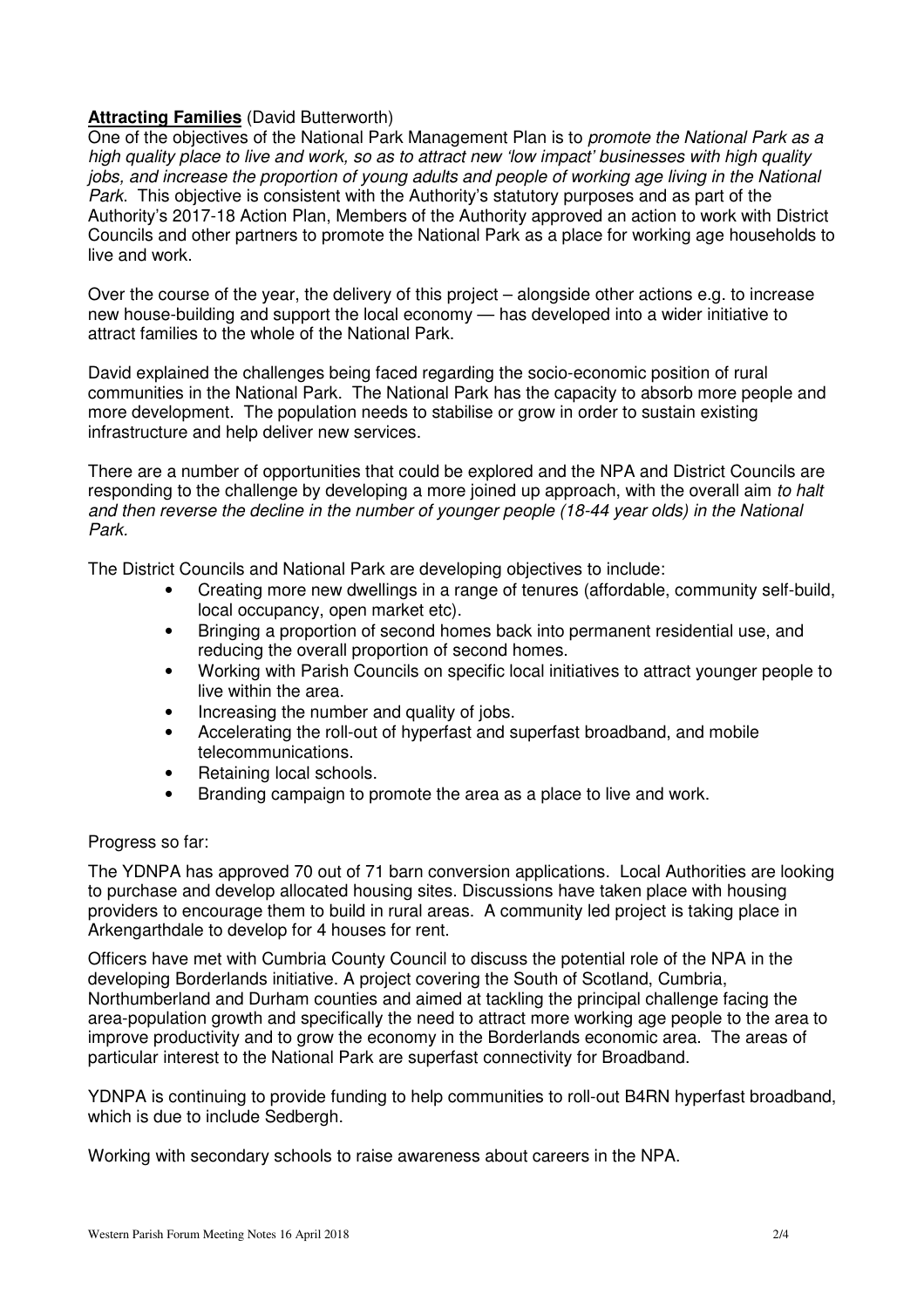Working on the 'Great Places Project' with South Lakeland & Craven District Councils, along with the Lake District NPA to examine how to maximise the cultural aspects of the area. Key outputs achieved include collation of existing arts and culture research and rural demographics to inform creative clusters; a research commission which is currently out to tender and seed funding allocations are also currently being planned

. Sustainable Development Funding approval for Dales Tourism Network to do some 'low key' work to develop publicity materials and use social media to promote the NP as a place to live/move to. Officers have also met with Marketing Lancashire to develop our relationship with that body.

Met with the CEO of 'the Pub is the Hub' to develop the role that might be played by the local pub in the future viability of local communities in the Park. This is a national organisation based in Harrogate who develop local pubs beyond the primary purpose to improve their viability and retain the service. Examples include pubs becoming local bakeries, village shops; children's play areas, community cafes, community allotments, libraries, IT hubs, pub theatres, and farmers markets.

## **Wildlife Grant Scheme** (Peter Stockton)

The YDNP is developing a bid to Heritage Lottery Fund (HLF) for an ambitious project. The focus would be similar to a previous scheme – The Parish Wildlife Project, which a number of Parishes were involved in. If the bid is successful the project would run from 2020-2023. In the meantime, Parishes are asked to consider:

- if it's something a parish would be interested in (subject to owning a piece of land that may be suitable);
- what are the sort of things that you think you would need, ie money; advice, equipment, manpower.

If any parish has a specific site or project already in mind then please contact the Senior Wildlife Conservation Officer: Tony.Serjeant@yorkshiredales.org.uk advising of site location and a person to contact.

# **Upper Eden Community Plan** (Alex Birtles - Kirkby Stephen Town Council)

The Upper Eden Community Plan was published in 2008. It was established as a collaborative project involving 17 parishes in the Upper Eden area together with members of the local community and a range of local organisations and groups. The purpose of a Parish or Community Plan is to reflect the concerns and aspirations of local people with a view to informing and influencing local and national government policies, actions and provision of services. A Community Plan gives everyone a chance to say what they think about social, economic and environmental issues affecting the community and how they'd like to see the area improved.

Some of the achievements from the 2008 plan have been:

Establishment of East Cumbria Broadband Forum

Upper Eden Neighborhood Development Plan (a bespoke housing policy for the area) The Upper Eden Community Interest Company (formally Upper Eden Community Plan Group) taking over the Kirkby Stephen Tourist Information Centre to run a community-led Upper Eden Visitor Centre.

The Plan is now going through the process of being refreshed so it is fit for the future, recognising significant changes at a local, regional and national level since it was originally published. The new Plan is going through a consultation period with all members of the Upper Eden Community being encouraged to participate in the public consultation.

For further details on the Plan contact Kirkby Stephen Town Council or the Project Officer: Kellie Bradburn-Sims: upperedenbusiness@gmail.com

Peter Stockton explained that both Eden and South Lakeland District Councils have their own Plans which the National Park uses to assess planning applications. Once the Eden Local Plan is